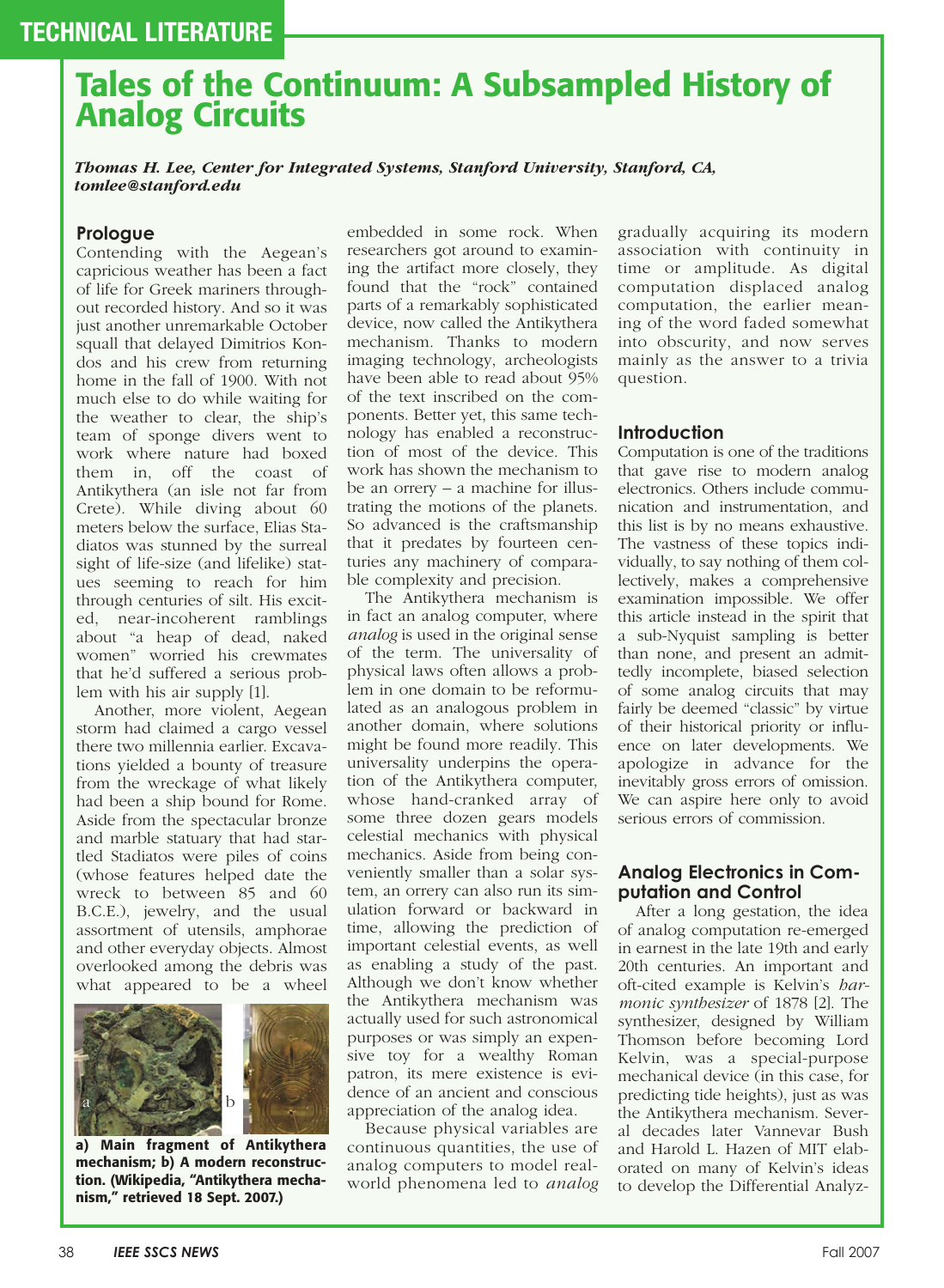er in the early 1930s [3]. The Analyzer was the first general-purpose analog computer, and in its first incarnation was capable of solving sixth-order differential equations.

Even though the mechanical Differential Analyzer could solve complex problems considerably faster than humans, the second World War brought an urgent need for still faster computation. Appreciating that electronic means would be far more agile than the Analyzer's sluggish mechanicals, David Parkinson and Clarence Lovell of Bell Laboratories proposed in 1940 what would eventually become the M-9 Electrical Gun Director [4][5]. The M-9 development team included future EE "household names" Hendrik Bode, Claude Shannon and Richard Blackman. Operating in real time on aircraft tracking data supplied by an SCR-584 radar unit, the M-9 analog computer not only predicted trajectories, it also controlled the aiming and firing of artillery to maximize the probability of a hit. When used in conjunction with proximity-fuze equipped ordnance, these technologies reduced by over an order of magnitude the amount of ammunition required. The astonishing speed with which the art matured on several fronts simultaneously is evident from the fact that just four of 104 V-1 flying bombs launched toward London in late August of 1944 made it to their target [6]. Only two months earlier, before this equipment and trained crews could be deployed, over 80% of the fast, low-flying bombs had managed to slip through British air defenses to devastating effect.

At the heart of the gun director's computers were vacuum-tube feedback amplifiers configured to perform mathematical functions such as integration, inversion and summation. A classic paper by Ragazzini, Randall and Russell (submitted in April of 1946) describes the details of how this magic works, and in the process introduces a now-familiar term [7]:

*As an amplifier so connected can perform the mathematical operations of arithmetic and calculus on the voltages applied to its*



**Figure 1: K2-W operational amplifier: a) Photo (courtesy of Joe Sousa, http://www.philbrickarchive.org/); b) Schematic (from a K2-W datasheet; courtesy of Bob Pease, National Semiconductor)**

*input, it is hereafter termed an "operational amplifier.*

The paper also perfunctorily acknowledges L. Julie and G. A. Philbrick without detailing the nature of their contributions. Under subcontract to Philbrick (who in turn had a contract to develop an analog computer for bombing simulators), Loebe Julie had greatly simplified and otherwise improved the prototype opamps used early in the war, and evidently passed this knowledge on to Ragazzini's co-authors [8]. In 1952 George A. Philbrick Researches went on to introduce the first commercial op-amp, the K2-W (see Figure 1), whose influence on subsequent op-amp development is incalculable.

This DC-coupled amplifier operates off of +/-300V power supplies, and manages +/-50V swings into 50k loads. Possessing a unity-gain frequency of 300kHz, a minimum DC gain of 10,000 (and typically about twice that), and a list price of \$22, the K2-W was an instant classic.

The K2-W's minimalist design reflects one of the lessons learned during the M-9's development: Keep the dynamics simple to facilitate stability. With just two stages of amplification, the K2-W satisfies that dictum. To make up for the associated tradeoff in DC gain, the K2-W employs positive feedback around the second gain stage (through R7), boosting the gain by approximately a factor of five. The use of positive feedback here may surprise the many engineers who acquire the belief somewhere in their EE education that positive feedback is only good for making oscillators or latches and is otherwise to be avoided. The successful use of positive feedback by the K2-W powerfully refutes that unfortunately widespread misapprehension. Indeed, as we'll discuss later, not only did positive feedback precede the use of negative feedback in electronics, it in fact enabled the age of electronics to begin in earnest.

The K2-W also exploits the Miller effect to assure simple dynamics. The second stage's high voltage gain assures that the effective capacitance seen by the first stage is many times the value of C1 (imagine trying to lift an object when the other end is pulled by an opposing force; the apparent increase in weight is the essence of the Miller effect). Although this Miller multiplication of capacitance certainly reduces bandwidth, it also assures near-single pole behavior over a broad frequency range. This latter attribute is valuable for a general-purpose building block, as it allows engineers to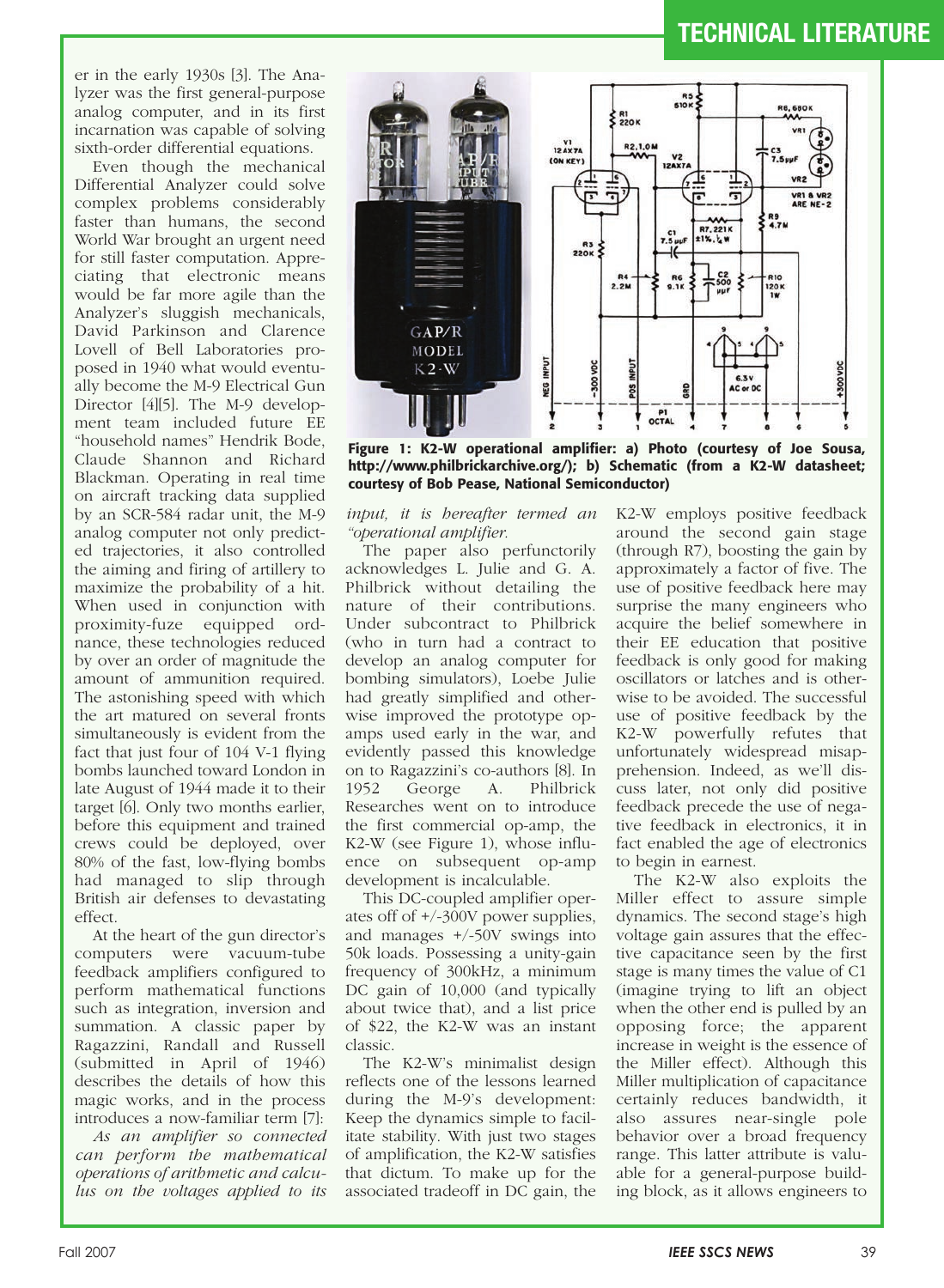use the amplifier in a variety of feedback configurations without having to worry too much about instability. Miller compensation remains a standard way of producing single pole dynamics.

Level-shifting in modern IC designs is facilitated by the availability of complementary devices (one device shifts upward in voltage, its complement shifts voltages downward). Because vacuum tubes are of one polarity only, the K2-W uses an alternative method: Two neon bulbs act as downward level shifters (effectively a battery in series with the signal) in going from the output of the second gain stage to the input of the cathodefollower buffer stage. Each neon bulb drops perhaps about 55V, for a total level shift of approximately 110V, centering the output voltage range about zero, as desired.

The influence of the K2-W is evident in both discrete and IC opamp designs through the ages, and its echoes are still discernible today [9].

#### **The Father of Analog Integrated Circuits: Robert J. Widlar**

At a time when even discrete solid-state op-amps had not yet succeeded in displacing their vacuum tube counterparts, and the very value of the integrated circuit idea was still a legitimate topic of debate, Bob Widlar ("wide-lar") almost single-handedly established the discipline of analog IC design. After receiving his bachelor's degree in 1962 from the University of Colorado at Boulder, he took a job with Ball Brothers Research, where his virtuosity at circuit design attracted the attention of engineers at one of their components suppliers. Despite the breach in protocol inherent in aggressively recruiting a customer's key employee, Fairchild induced Widlar to leave Ball in late 1963. In an amazing debut, abetted by Dave Talbert's brilliant process engineering, Widlar was able to put the world's first integrated circuit op-amp into production by 1964. Development of the µA702, as Fairchild called it, proceeded despite a general lack of

enthusiasm for the project at the company.

### *The Fairchild* µ*A702*

Like the K2-W, this op-amp consists of two primary voltage gain stages (Figure 2). As in most differential designs, there is the problem of how to convert to a singleended output without sacrificing half of the gain (the K2-W simply makes that sacrifice). Here the young Widlar solves this problem with a circuit that presages his later use of current-mirror loads. To the extent that Q3 and R3 behave as a high-gain amplifier (an "op-amp within the op-amp," if you will), the voltage at the base of Q3 moves much less than that at the collector. As an idealization, assume that the base voltage of Q3 simply doesn't move at all.

If an applied signal increases the collector current of Q1 by some amount, the drop across R1 then also increases. Since the base voltage of Q3 doesn't move much, the increased voltage drop across R1 shows up as an increased voltage at the top of R1. Now, differential symmetry says that an increase in Q1's collector current is accompanied by an identical decrease in Q2's collector current. The voltage drop across R2 consequently diminishes, supplementing the



**Figure 2:** µ**A702A**

effect of the increased voltage at the top of R1. Hence, both halves of the differential pair contribute an increase in the signal that ultimately drives Q4, so that the differential-to-single ended conversion takes place (ideally) with no loss in gain.

The second gain stage is a textbook common-emitter stage.

As with the K2-W, the all-NPN

709 presents a level shift challenge; each successive gain stage tends to drive swings ever closer to the positive voltage rail. Widlar solves this problem with a resistor (R5) in series with a current source (Q9), rather than a neon-bulb network, to implement the downward-level shifting "battery." Widlar being Widlar, however, the level shifter is not quite a simple as that: the battery voltage is not constant.

A second emitter follower (Q6) provides reasonable output drive capability. The loop it forms with R6/R10/R11 and Q9 is a positive feedback loop (an homage to the K2-W). Thanks to the voltage gain boost provided by the positive feedback, typical gain exceeds 3,000.

Later versions of the op-amp provide access to the emitter of Q5 (as shown in the figure), allowing the user to shunt R5 with a small capacitance. This connection counteracts the effect of any capacitance present at the bottom end of R5, boosting stable closedloop bandwidths to as high as 30MHz. This remarkable achievement would not be matched by IC op-amps for another decade.

### *The* µ*A709 (1965)*

Despite its innovations, the 702 was not a commercial success. Its initial price of approximately \$150- \$300 limited potential sales to military and aerospace customers. The relatively low gain and limited output drive capability, the somewhat peculiar power supply voltages  $(e.g., +12V/-6V)$ , and the uncomfortably small input commonmode range (forced in part by the grounding of the emitters of Q3 and Q4), further constrained the part's appeal.

Widlar responded by developing the first analog IC that was a certified "smash hit." The 709 opamp's generous open-loop gain (~ 60,000), respectable bandwidths (~1MHz) and an input commonmode range that accommodates positive voltages, made it a credible competitor to the K2-W in many applications (Figure 3). It was also the first IC op-amp to use the +/-15V supply voltages that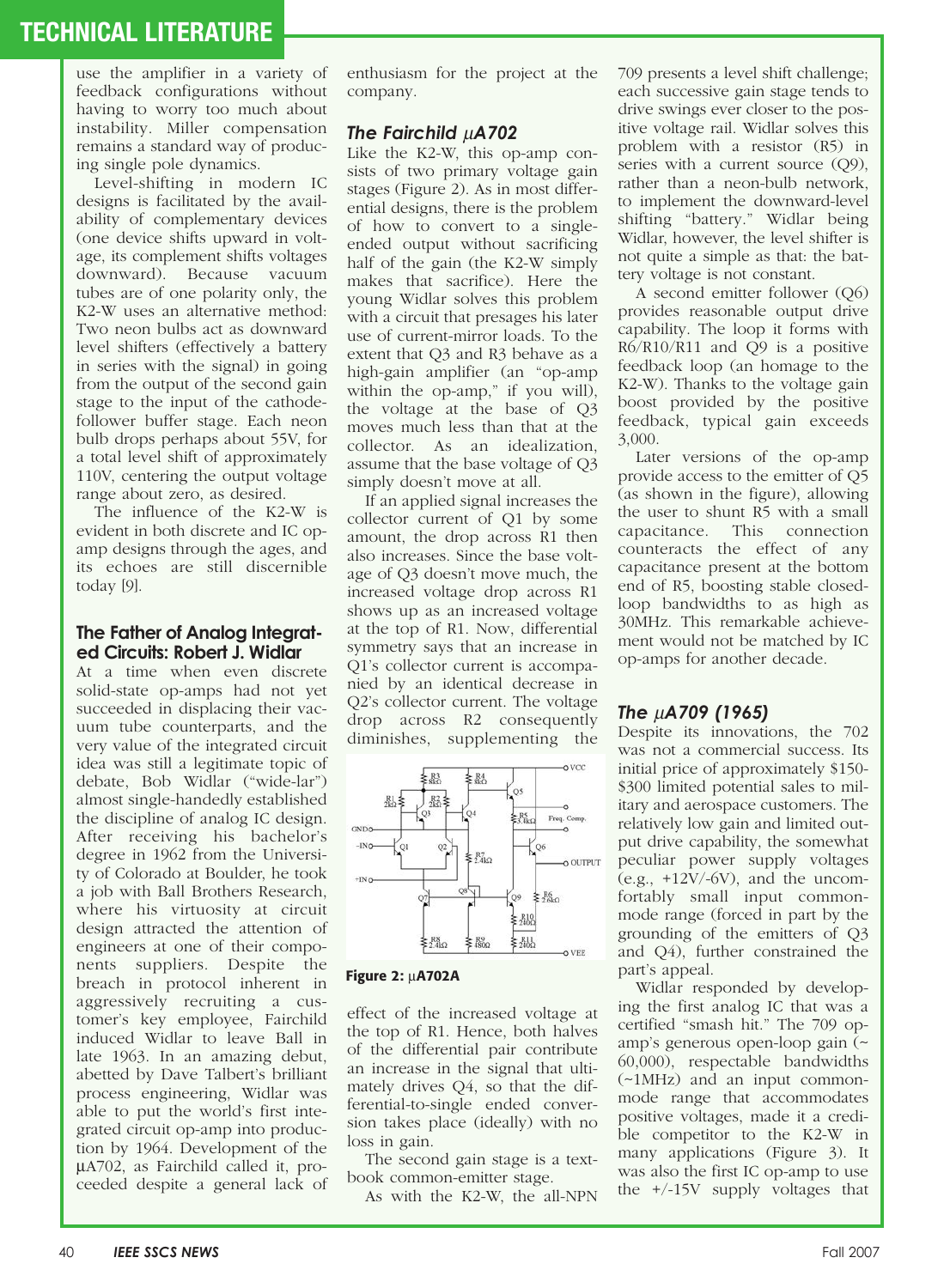



#### **Figure 3:** µ**A709**

had recently emerged as a standard for many discrete solid-state op-amps (e.g., the GAP/R P65).

The 709 clearly shares a great deal with its progenitor, the 702, while going well beyond it. The resistively-loaded differential input stage (Q1/Q2, biased by current source Q14 which, in turn, is slaved to Q15), performs a differential-to-single ended conversion with a slightly more sophisticated implementation of the same idea used in the 702 (here, Darlingtonconnected Q3/Q5 and emitter follower Q8 together comprise the "op-amp within the op-amp"). Transistors Q3 and Q4 are biased to a low current without the use of large-value area-consumptive resistors by making the voltage across current-setting resistor R3 depend on the small difference between two diode voltages (those of Q5 and Q7). This same trick synthesizes a low current in Q14 without requiring absurdly large resistor values. This clever circuit (known, sensibly enough, as a Widlar current source) is an early expression of a Widlar IC-design rule: "Replace passives by transistors wherever and whenever possible". This philosophy remains an important guiding principle of analog IC design.

The second gain stage is a resistively-loaded common-emitter amplifier using Darlington pair Q4/Q6. Emitter follower Q9 participates in a downward level shift, in conjunction with common-base lateral PNP transistor Q11. The 709 is the first commercial product in which a lateral PNP transistor

makes an appearance (an IC for the Minuteman II missile had used one a bit earlier). Widlar's design accommodates the dreadful characteristics of these early devices (made out of re-purposed NPN parts), which include a that is nominally two. Widlar's design allegedly continues to function (if one parses the word function generously) even if is as small as 0.2.

To achieve the high open-loop gains demanded by users of opamps, this design has a third gain stage, with Q12 in a resistivelyloaded common-emitter amplifier. The presence of a third stage complicates using the 709, however, owing to the challenges of stabilizing a feedback amplifier that contains three cascaded stages. Widlar consequently makes externally accessible every high-impedance node in the op-amp to allow the user great flexibility in connecting a host of RC networks (many of them suggested by Fairchild in the 709's data sheet and applications notes) to achieve satisfactory stability, bandwidth and settling time. Sometimes, the user even succeeded.

The output of the third gain stage drives a textbook complementary emitter follower. The PNP transistor Q13 can be (and is) implemented as a vertical PNP device, whose characteristics are better matched to those of an NPN than is a lateral PNP. A simple complementary buffer unfortunately possesses a well-known "dead zone" in its input-out-put transfer characteristic; there is roughly a 1.4V range of input voltages over which neither transistor conducts. Widlar employs local negative feedback around the output stage (through R15) in an effort to reduce the resulting distortion.

Fairchild's applications notes make a game (and unintentionally amusing) attempt at moderating a user's fears about the output driver's robustness:

*Although it is not clear from the schematic, the output stage is actually short-circuit-proof for a short period of time* [10]*.*

Murphy guarantees that *your* short circuits will always persist just a little longer than that unspecified "short period of time."

The spectacular success of the 709 quickly drove prices down as it drove production volumes up (despite yields that were simply terrible for a long time; Dave Fullagar assumed the task of solving the yield problem). This op-amp, introduced in November of 1965 at approximately \$70 (\$50 in large quantities), was the first to break through the \$10 barrier (and then the \$5 barrier by 1967), guaranteeing extremely widespread use. By 1969, op-amps were selling for around \$2. Unable to compete against exponential price reductions, the K2-W was retired in 1971, its twentieth year of continuous production.

Widlar didn't just work on opamps at Fairchild, he also designed a popular pair of comparators (the 710 and the 711), whose 40ns response time represents an orderof-magnitude improvement over the speeds achieved by contemporary general-purpose op-amps reluctantly impressed into service as comparators.

Widlar's last design for Fairchild, the µA726, rolled out in 1965. The high-precision differential pair's on-chip temperature-controlled heater enables offset drifts of  $0.2\mu$ V/°C over the entire military temperature range. In two years, Widlar had put five ICs into production and firmly established analog IC design as a legitimate (and profitable) discipline.

He was just warming up.

### *The LM101 (1967) and LM101A (1968)*

The success of the 709 emboldened Widlar to request a substantial upgrade in his compensation. When Fairchild declined to provide it, he and Talbert left the company in December of 1965 for what eventually became part of National Semiconductor. His first IC for National was a voltage regulator (the LM100). His next design was an op-amp intended to repair several shortcomings of the 709. He sought to outdo his earlier creation by providing a larger input common-mode range, lower input current, higher open-loop gain and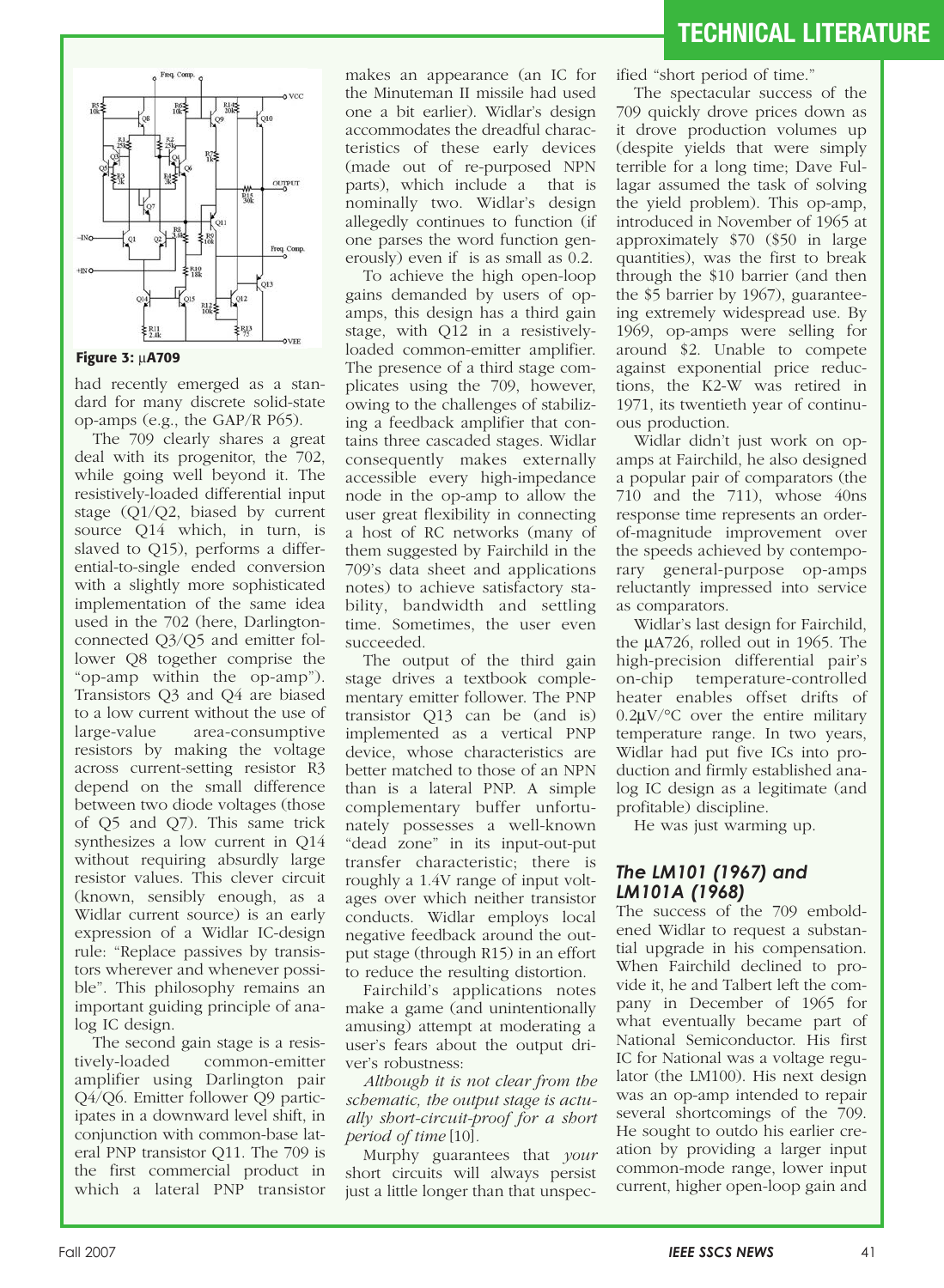

#### **Figure 4: LM101A**

simpler compensation. Finally, he wanted to protect the part against output short-circuits of arbitrary duration. The LM101 was the result, with an improved version, the LM101A, following within a year (Figure 4).

A good way to solve the level shift problem is to alternate NPNand PNP-based stages, whose common mode shifts can cancel. Unfortunately, the poor performance of lateral PNPs normally precludes their use. Widlar's circuits manage to use these inferior PNPs in ways that mitigate their deficits to a surprising degree.

The LM101A's input stage magically mimics a PNP-based differential amplifier by combining good NPNs with the level-shifting polarity of the not-so-good PNPs. The pair of NPN input emitter followers (Q1/Q2) enable low base current, and the differential common-base configuration of PNPs (Q3/Q4) solves the level-shift problem. The fast common-base configuration also minimizes the bandwidth impact of the slow PNPs.

The LM101 is the first op-amp to use active loads, enabling much higher gains per stage, and also the first to use a mirror load to perform differential-to-single ended conversion. These remain standard analog circuit idioms, forty years after the LM101's debut.

The second stage similarly achieves high gain, thanks to current-source load Q17. Two levelshifting devices, Q13 and Q14, function to bias the complementary emitter follower (Q11/Q12/Q16) to avoid the dead zone problems of the 709.

Again because of the poor char-

acteristics of PNPs, the output follower departs somewhat from standard textbook configurations: the pulldown device is a *compound PNP* (also known as a complementary Darlington pair) – a combination of an NPN (Q11) and a PNP (Q12) that mimics the basic polarities of a PNP. At the same time, the overall effective is the product of NPN and PNP 's, allowing the combination to pos-

sess the good current drive characteristics of an NPN.

A welcome refinement is the ability to tolerate output short circuits to ground indefinitely, instead of the 709's "short period of time." This feat is accomplished by explicitly limiting the maximum output current to a sustainable value. Transistor Q15 is normally off, but if the op-amp attempts to source a current in excess of about 25mA, the drop across R11 causes Q15 to turn on. Doing so robs Q16 of base current, limiting further increases in output source current.

To protect the op-amp from *sinking* excessive current is a little more involved. If the voltage drop across R8 gets large enough, Q8 turns on and steals current from the base of Q9, thus ultimately limiting the output sinking current to a safe value. The LM101A tolerates short circuits to ground for *any* length of time.

Thanks to the current-source loads, two stages suffice to provide a nominal DC gain of over 500,000 (limited, in fact, by thermal feedback). The small number of stages (two) simplifies frequency compensation, which is provided by connecting a suitable network between the collector of Q4 and the pin labeled "comp." In many cases the network can be as simple as a single Miller compensation capacitor. Widlar's achievement is all the more remarkable for its having been accomplished with no computer simulation tools.

The chief difference between the 101A and the 101 is a modified input bias generator. The 101's

first-stage bias current is roughly constant, but the strong positive temperature coefficient of results in a base current with a strong negative temperature coefficient. To produce a more constant input current, Widlar biases the 101A's input stage with currents that are proportional to temperature. Transistors Q19-Q22 effectively form a thermometer to provide the desired behavior. As a bonus, the transconductance of the input stage, which is proportional to *I bias/V*<sup>r</sup> , also becomes much more temperature independent.

If R4 and R9 may be neglected for the moment, the voltage that appears across R1 is the difference between two pairs of diode voltages. Such a voltage is PTAT (proportional to absolute temperature), so the current through R1 would itself be PTAT if the resistance were stable over temperature.

Resistor R9 is added to reduce supply voltage sensitivity. As the supply voltage increases, the current through Q18 increases. The voltage at the base of Q22 would consequently increase, causing an undesired increase in amplifier bias currents. Inserting R9 provides an additional voltage drop that reduces the base voltage of Q22, thus offsetting the increase in Q18's current. Indeed, in the limit of very large current in Q18, the currents in Q21 and Q22 ultimately tend toward zero. A plot of output current vs. input current reveals a definite maximum (at an input current  $V_T/R9$ , so this type of current source is known as a "peaking current source." At the peak, the output current has a zero first-order sensitivity to input current. Centering the nominal input current about this peak provides supply-insensitive bias. Familiarity with the peaking current source is not nearly as widespread as it should be. The basic principle even works in CMOS technology.

### *"Easy to use" wins: The* <sup>µ</sup>*A741 (1968)*

Back at Fairchild, Dave Fullagar had successfully debugged the 709's process problems. He learned of National's 101 and,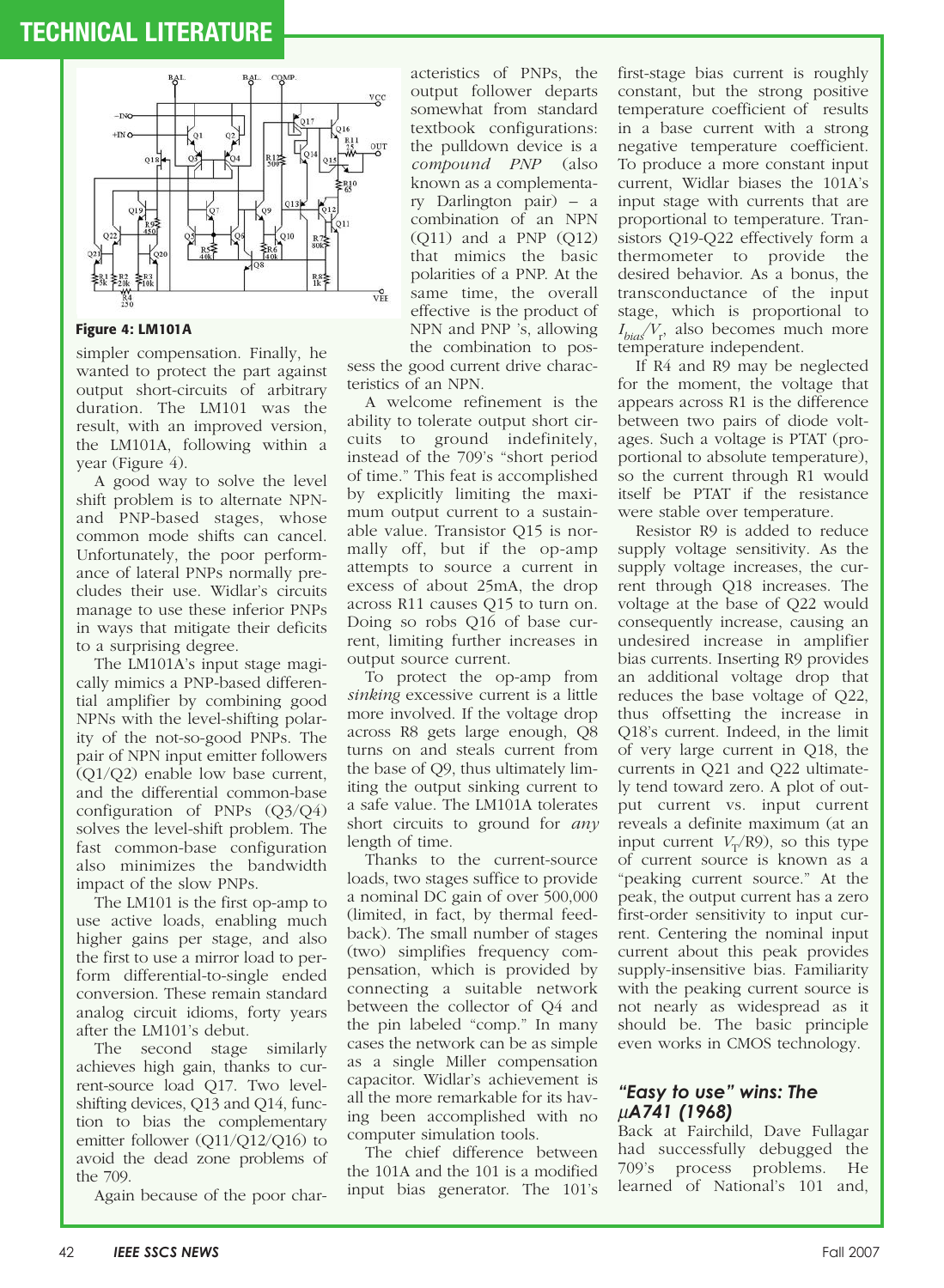



according to his colleague George Erdi, wondered why it did not include an on-chip compensation capacitor. He felt that Fairchild's process technology could practically accommodate this goal, and speculated that National's could not yet do so [9]. His answer to the LM101 was the 741, the most popular op-amp of all time. Fullagar chose to retain the key architectural features of the LM101: the input stage is the same compound differential combination of an NPN emitter follower and PNP common-base amplifier, a mirror load provides high gain and singleended conversion, and the second stage remains a current-source loaded common-emitter amplifier (Figure 5). A straightforward complementary emitter follower provides an output drive current that is limited to the same maximum value, and in the same asymmetrical way, as in the 101.

There are some differences, to be sure. Rather than using an elaborate replica bias circuit, the input stage employs simple feedback biasing to establish the base and collector currents. A Widlar mirror converts the ~700µA master current in Q11, Q12 and R5 into a 20µA collector current in Q10. Transistors Q1 through Q4 act collectively as a single PNP transistor for common-mode inputs, and act together with Q8 and Q9 to form a Wilson mirror. The feedback connection of the Wilson mirror supplies the appropriate PNP base current automatically. George Wilson no doubt would have found the combination of the two mirrors amusing (if dissonant), as his own

invention (at Tektronix) was stimulated by the appearance of the Widlar mirror in the 709.

Those minor differences aside, the chief appeal of the 741 is its internal compensation capacitor. The popularity of the 741 validates Fullagar's implicit assumption that engineers are basically lazy (that is, very time-efficient). Engineers seem not to mind that a fixed capacitor degrades performance in most configurations. Ease of use, coupled with "good enough" performance, seems to be more important.

After a subsequent tenure at Intersil, Fullagar went on to cofound Maxim Integrated Products.

#### *The Quest for Precision: The OP-07 (1975)*

Although it is certainly true that Bob Widlar gets credit for a disproportionately large share of the analog IC innovations of the 1960s and 1970s, it would be terribly unfair to convey the impression that no one else was contributing to the development of the art. Fullagar's 741 and George Erdi's OP-07 from Precision Monolithics (now a part of Analog Devices) show that others were hard at work as well (Figure 6).

The three-stage OP-07 introduces two valuable techniques. One is the use of active base current cancellation. The other is trimming to reduce offsets by more than an order of magnitude over conventional approaches.

Current at the input terminals is reduced by well over an order of magnitude by measuring it, and

then supplying it internally. That is, the amplifier makes use once again of a special-purpose analog bias computer within the op-amp. Here, transistors Q3 and Q4 are not conventional cascodes at all. Rather, they are dummy devices whose sole purpose is to allow the measurement of base current. To the extent that the base currents of the cascoding transistors match those of the main input transistors (Q1/Q2), then the mirrors Q5/Q7 and Q8/Q6 will supply to the bases of Q1 and Q2 precisely the right amount of current. The external sources driving the op-amp input terminals only have to supply (or sink) the current resulting from incomplete cancellation.

The resistively loaded first stage contains numerous series-connected resistive segments, each having a reverse-biased junction in parallel with it. At wafer test time, the offset of the amplifier is measured, and an algorithm computes which resistive segment(s) should be shorted out to minimize the offset. Thanks to the magic of bipolar device physics, nulling out an offset this way tends also to minimize offset drift (if only it were so with MOS transistors). Then, a large current is passed through the corresponding reverse-biased junction, causing the aluminum metalization to spike through the junction and short out the resistor in question. Although it may seem that this brutal "zener-zapping" couldn't possibly be reliable, it allows the routine and robust attainment of sub-100µV offsets, even if it's a bit rough on probe tips.

The second gain stage is a follower-driven PNP differential amplifier. Conversion to a singleended output is performed the usual way, with an NPN mirror. Erdi bypasses around the slow PNP stage at high frequencies with R5 and C3, effectively turning the OP-07 into a two-stage op-amp where it matters. Miller compensation is provided around the remaining two stages with capacitor C2, and the dynamics of the overall amplifier are much like those of a 741 when all is said and done. The resistively-loaded common emitter third stage (Q18/R7)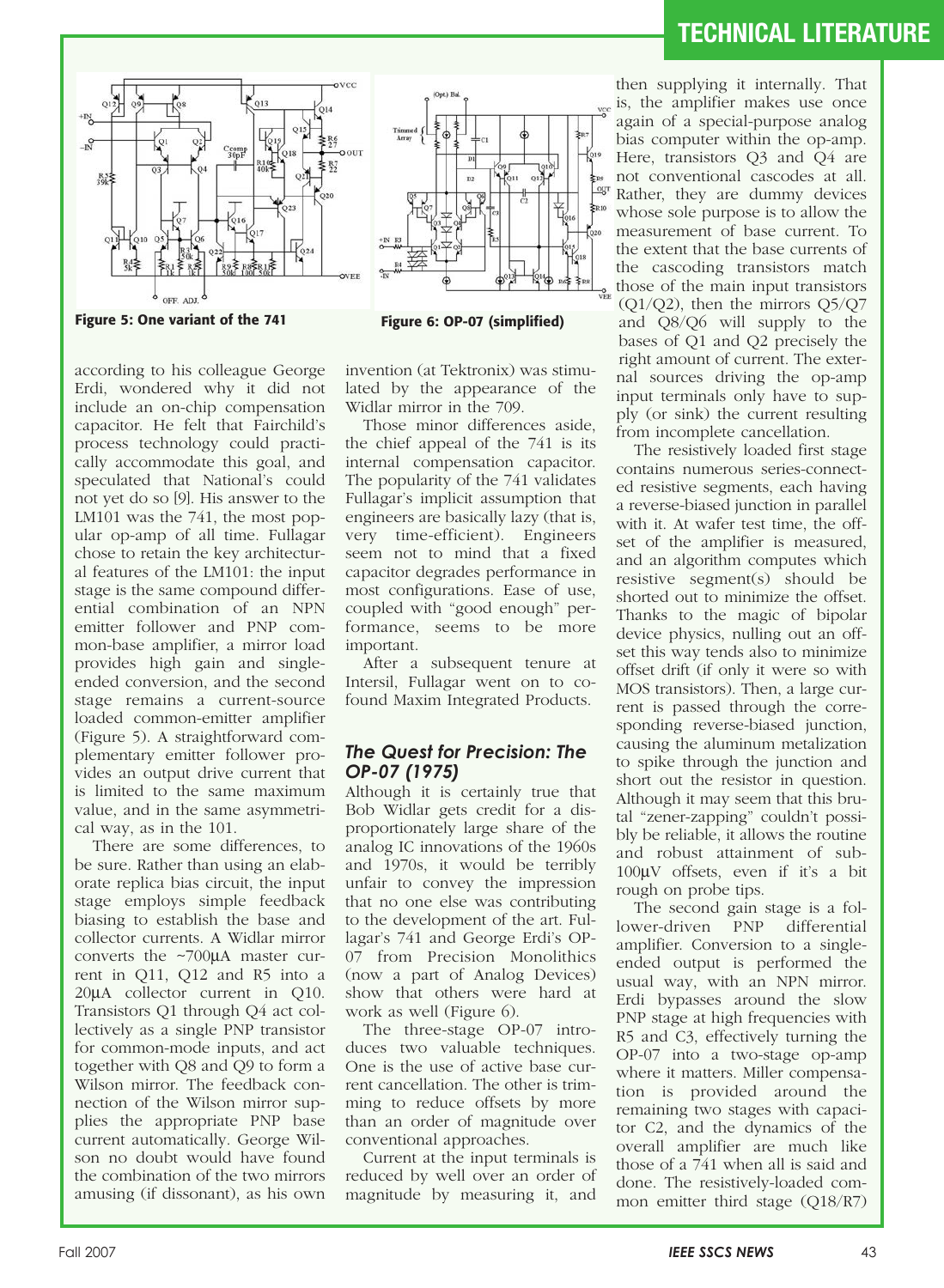drives a standard complementary emitter follower Q19/Q20 to complete the op-amp.

The combination of high gain, very low offset and low drift, coupled with 741-like dynamic behavior, assured the enduring popularity of this op-amp.

George Erdi left PMI in 1981 to co-found Linear Technology.

#### *Voltage References*

The op-amp may be the archetypal analog circuit, but it is certainly not the only important one. Voltage references are needed just about everywhere, if for no other purpose than to set supply and bias voltages to desired values. Data converters fundamentally require them also, if the mapping between bits and volts is to have any absolute quantitative meaning.

Somewhat ironically, the rising prominence of digital logic stimulated important advances in analog integrated circuits. As the digital revolution started to gain a head of steam in the late 1960s the need for regulated +5V supplies to power up the growing "gate farms" of TTL ICs became increasingly acute. Widlar foresaw a need for a simple, adjustment-free regulator chip, and set about to design it.

The problem, of course, is how to implement the fundamental voltage reference. Conventional alternatives, such as the zener diode, provide "reference" voltages after a fashion, but the actual voltages are not traceable to any reliable physics. The loose tolerances preclude realization of trimfree circuits without expensive component selection. A diode's forward drop of "about 0.6V" might be somewhat more reliable (then again, maybe not), but the large negative temperature coefficient (of about 0.3%/°C) limits the useful temperature range.

As were most analog engineers, Widlar was well acquainted with a diode voltage's large negative temperature coefficient. Rather than being stymied by it, however, he used this behavior as a starting point. A common rule of thumb is to expect about a 2mV drop in forward voltage for every degree Celsius increase in temperature. The temperature coefficient is currentdependent (higher currents decrease its magnitude), but for a given fixed value of current, the temperature coefficient is nearly constant over an extremely wide temperature range. This type of behavior has been dubbed CTAT, for *complementary to absolute temperature*. More remarkable than this near-linear behavior is that the value of forward voltage extrapolated to absolute zero is the same for all diodes, and equal to the bandgap. The appearance of a voltage that is traceable directly to reliable physical constants (the bandgap, in this instance) is what makes trim-free voltage references possible.

To exploit these observations to make a voltage reference one must add a voltage that is PTAT (proportional to absolute temperature) to one that is CTAT. We've already witnessed Widlar's familiarity with PTAT current sources, for they are part of the bias circuitry in the LM101A. Without putting too fine a



#### **Figure 7: Simplified Widlar bandgap voltage reference**

point on it, if you add a line that goes up, to a line that goes down, the sum will still be a line. And if the lines have equal and opposite slopes, the sum will be a constant. This flat condition occurs if the voltages sum to the bandgap voltage which, for silicon, is about 1.2V [we ignore in this discussion the second-order effects that one must consider when seeking to design a good bandgap reference].

Widlar's translation of this recipe into circuit form appears in Figure 7 [11][12].

A Widlar current source (Q1 and Q2) establishes a voltage across R3 that is the difference between two junction voltages. The associated current is PTAT, as desired, but some scaling is needed to obtain the correct slope. To the extent that emitter and collector currents are substantially equal, the voltage across R2 is simply PTAT as well, but scaled by the ratio R2/R3. This voltage is added directly to the base-emitter voltage of Q3, so that the output reference voltage is the sum of a CTAT component (Q3's VBE) and a PTAT one (a scaled  $\triangle$ VBE). When the ratio R2/R3 is chosen to produce an output voltage of about 1.2V at any one temperature, the output voltage remains very close to that value at all temperatures. This bandgap cell lies at the heart of Widlar's LM109, the first three-terminal, trim-free voltage regulator IC. Variable volts may go in, but a constant 5V comes out. As a bonus, the LM109 offers both current limiting and thermal overload protection, making the part robust as well as easy to use.

The instant popularity of the LM109 speaks to the brilliance of Widlar's particular implementation of the bandgap reference principle (and to his marketing insights). Nevertheless, Paul Brokaw of Analog Devices understood that the bandgap's full potential remained to be realized. Brokaw set about systematically identifying effects that degrade performance. In bipolar transistors, collector current and base-emitter voltage are funda-



**Figure 8: Brokaw bandgap cell [13]**

mentally linked through dependable physics, but the Widlar cell depends on a secondary linkage between emitter and collector current, making it vulnerable to errors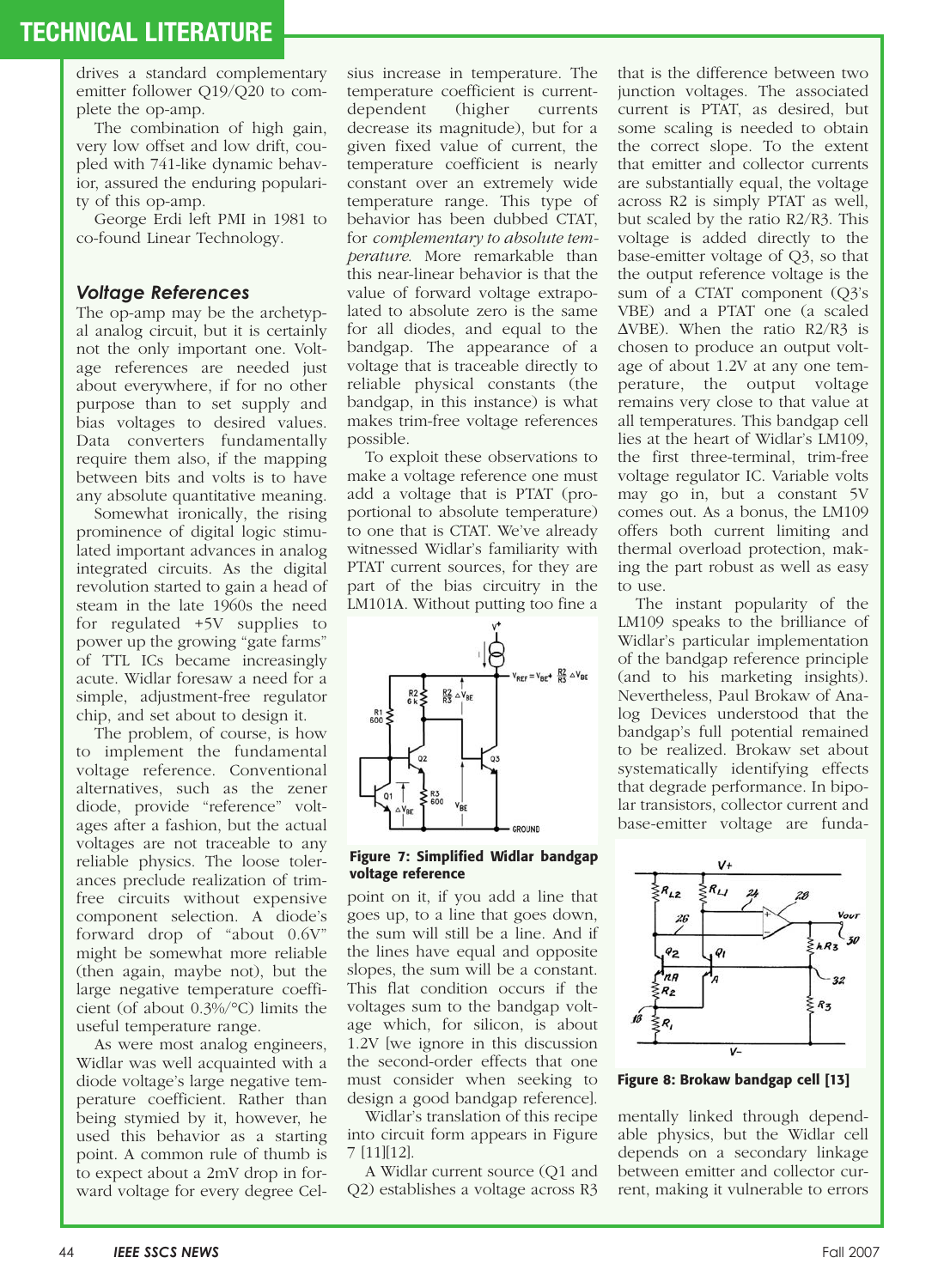of the second order. The simplified schematic of Figure 7 shows that nonzero base current is an important source of such errors

Within a short time, Brokaw devised an alternative implementation of the bandgap reference that does not suffer from these sensitivities (Figure 8):

This elegant circuit evades many of the second-order effects that degrade the Widlar cell's performance. Assume for simplicity that the collector load resistors RL1 and RL2 are equal. The negative-feedback loop involving the op-amp assures an equality of collector voltages, and thus, an equality of collector currents. The two transistors have unequal emitter areas, however, so the current *densities* are unequal. In turn, operation at different densities assures a calibrated difference in base-emitter voltages. This difference appears directly across R2, giving us a PTAT voltage, and an associated PTAT current through the resistor (and thus, through Q2).

The currents through Q1 and Q2 are equal and PTAT, and the current through R1 is therefore PTAT as well. From examination of the circuit, it should be clear that Brokaw has cleverly arranged for the common base connection to have a voltage expressible directly as the sum of a PTAT term (the voltage across R1), and a CTAT term (the base-emitter voltage of Q1). By ratioing R2 and R1 properly, the bandgap voltage appears at the base connection. If desired the feedback to the base from the op-amp can include the voltage divider shown, allowing the overall output voltage to be a multiple (here, 1+*h*) of the bandgap voltage. The AD580 2.5V reference from Analog Devices has the distinction of being the first product to use the Brokaw bandgap cell, with the highest-accuracy versions offering total errors (including drift) of about 0.5% over the entire military temperature range.

### *The best-selling IC of all time*

Almost every EE or hobbyist has encountered the 555 timer IC at some point, either in a lab class, or



**Figure 9: NE555 timer chip; block diagram and schematic (from the Philips Semiconductor datasheet)**

"just hacking around." Few of them, however, probably know much about who designed it, and how it came to be. And even fewer probably know that the 555 remains by far the best-selling integrated circuit in history, with about a billion units still sold each year, more than 35 years after its introduction.

The creator of the 555 is Hans Camenzind, who joined Signetics in 1968 with the intention of building the world's first integrated phase-locked loop (PLL). The NE565 PLL debuted in 1970, and quickly found widespread use in diverse applications. For example, the famous Altair 8800 computer that is often credited with kickstarting the PC revolution had an optional cassette tape interface for data storage. The two-tone frequency shift keyed (FSK) data was demodulated with a 565-based circuit. Today, PLLs are so widely used that it is hard to identify systems that don't have one or more of them. Camenzind's 565 went a long way toward converting PLLs from analog exotica into common functional blocks.

After putting the 565 into production, Camenzind took a leave of absence to write a book. He decided not to return to Signetics as a full-time employee but did agree to work for them on a contract basis. It was during this time that he designed the 555 timer chip (Figure 9). The proximate motivation was an outgrowth of his PLL work, with its recurrent need for stable, voltage-controlled oscillators. Camenzind expanded the scope of the project to make the chip a general-purpose timer IC.

No marketing study guided this decision. He needed such a component, and he simply assumed that others likely would, too [14].

Engineers quickly discovered that the particular complement of blocks chosen by Camenzind allows the 555 to perform a remarkably wide range of functions well beyond acting merely as a PLL adjunct. It is hard to imagine that any sort of marketing study would have resulted in its choice of two comparators, a flip-flop, a totem-pole output driver, and an open-collector transistor. And yet, somehow, this particular collection of analog atoms has enabled generations of engineers, hobbyists and tinkerers to create a rich variety of circuits and systems. Future<br>archeologists, puzzled and archeologists, puzzled and intrigued by the seeming ubiquity of the 555, no doubt will conclude that it was the glue that held civilization together.

### *Bill and Dave, and the Wien bridge*

The story of how Bill Hewlett and Dave Packard got their start is the stuff of legend. The two Stanford engineering students were encouraged by their advisor, Fred Terman (often known as "the father of Silicon Valley"), to found a company of their own. Hewlett had already designed an audio oscillator, and the pair chose that instrument as HP's first product. They dubbed it the model "200A" to mask the fact that it was the company's first product. A year later, in 1939, the sale of eight model 200B oscillators to Walt Disney Studios set the company on the path to history.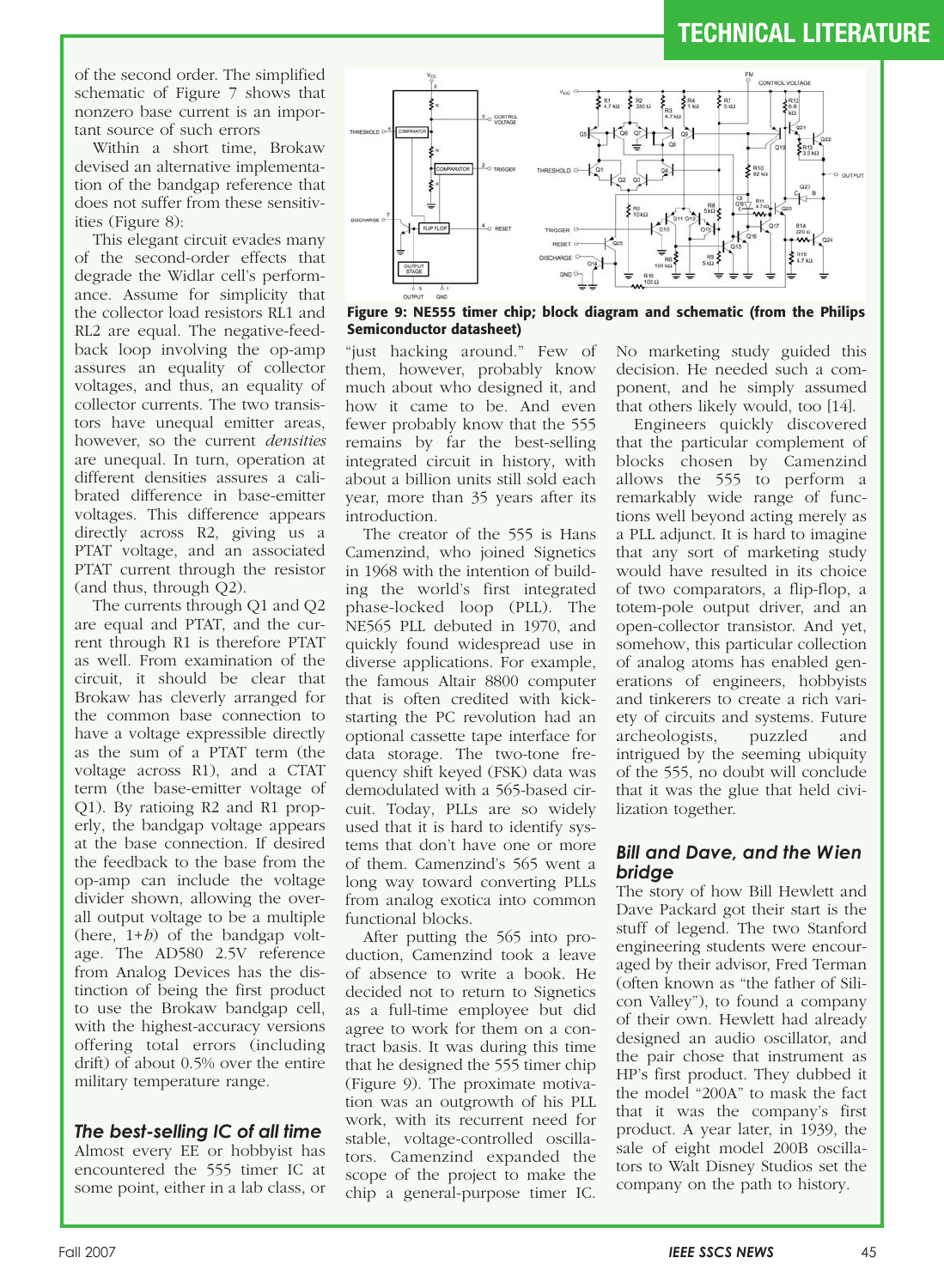

**Figure 10: Hewlett's Wien-bridge oscillator [15]**

Many engineers have made amplifiers oscillate by accident, so building an oscillator on purpose might seem easy. However Murphy guarantees that, much like washing your car in order to make it rain, things often don't work as desired. Hewlett's HP200 not only oscillates, but generates low-distortion sine waves over decades of frequency.

The core of the oscillator, not surprisingly, is a positive feedback loop (Figure 10); there is no net inversion in going from the control grid of vacuum tube 10 to the plate of vacuum tube 11.

A bandpass filter R1-C1-R2-C2 closes that feedback loop. Use of this type of RC network in a bridge configuration for measuring impedances was reported in 1891 by Max Wien (perhaps the most often misspelled name in the EE literature) [16]. The useful feature of this network here is the zero phase shift it exhibits at the bandpass filter's center frequency, allowing oscillation there. To produce a low-distortion sinusoidal output, the amplitude of this oscillation needs to be controlled by some mechanism. One could imagine an infinite variety of methods for doing so, but it's hard to imagine a more clever, elegant solution than Hewlett's: Monitor the amplitude with a *lightbulb*, and exploit the latter's thermal sensitivity to servo the amplitude to a controlled value. The oscillator thus has two feedback loops – a positive feedback loop to enable oscillation in the first place, and a negative feedback loop to stabilize the amplitude of that oscillation.

Resistors R4 and (lightbulb)

resistor R3 close the amplitude control loop. It is perhaps noteworthy that this loop uses current-mode feedback to the cathode of vacuum tube 10; the technique is therefore not nearly as modern as some seem to think. If the amplitude grows, the bulb's filament heats up, and the corresponding resistance increase causes the magnitude of the negative feedback to increase as well, opposing the amplitude increase. The nominal bulb current is so low that no visible glow is evident, and the bulb's lifetime typically well exceeds that of other components in the instrument.

#### *The Gilbert and Jones Multipliers/Mixers*

A circuit that resides at the intersection of analog computation and communication is the mixer. A multiplier is in fact a mixer; the choice of nomenclature is primarily a matter of context. When it comes to mixers (or multipliers), almost every communications engineer immediately thinks of the "Gilbert cell" or "Gilbert mixer." However most textbooks, and a great many journal and conference papers, actually describe an earlier invention by Howard E. Jones, instead of Barrie Gilbert's superficially similar multiplier (see Figures 11 and 12) [17][18].

The difference is seemingly trivial, but is in fact profound: Gilbert's brilliant insight is that representing variables entirely in the current domain can enable spectacular linearity, despite the famous exponential nonlinearity of bipolar transistors. The fundamental idea may be viewed as employ-



**Figure 11: Circuit due to Jones [17]; input and output quantities are voltages**



**Figure 12: Gilbert cell example (with predistorting pair Q1/Q2); variables are currents [18]**



#### **Figure 13: Armstrong's first great invention: Regeneration [19]**

ing predistortion to undo precisely the inherent nonlinear transfer characteristics of the core circuitry. The reliable nature of a bipolar device's nonlinearity enables such cancellation to succeed.

Despite earnest attempts by Gilbert himself to correct this misapprehension, it is hard to undo decades of error overnight [18].

#### **Analog Electronics in Communications**

What we call electronics today was once mainly wireless. The Widlar of wireless was Edwin Howard Armstrong, who explained to Lee de Forest, inventor of the triode vacuum tube how it actually worked, and then exploited that understanding to invent circuits and systems that still dominate today. Those contributions include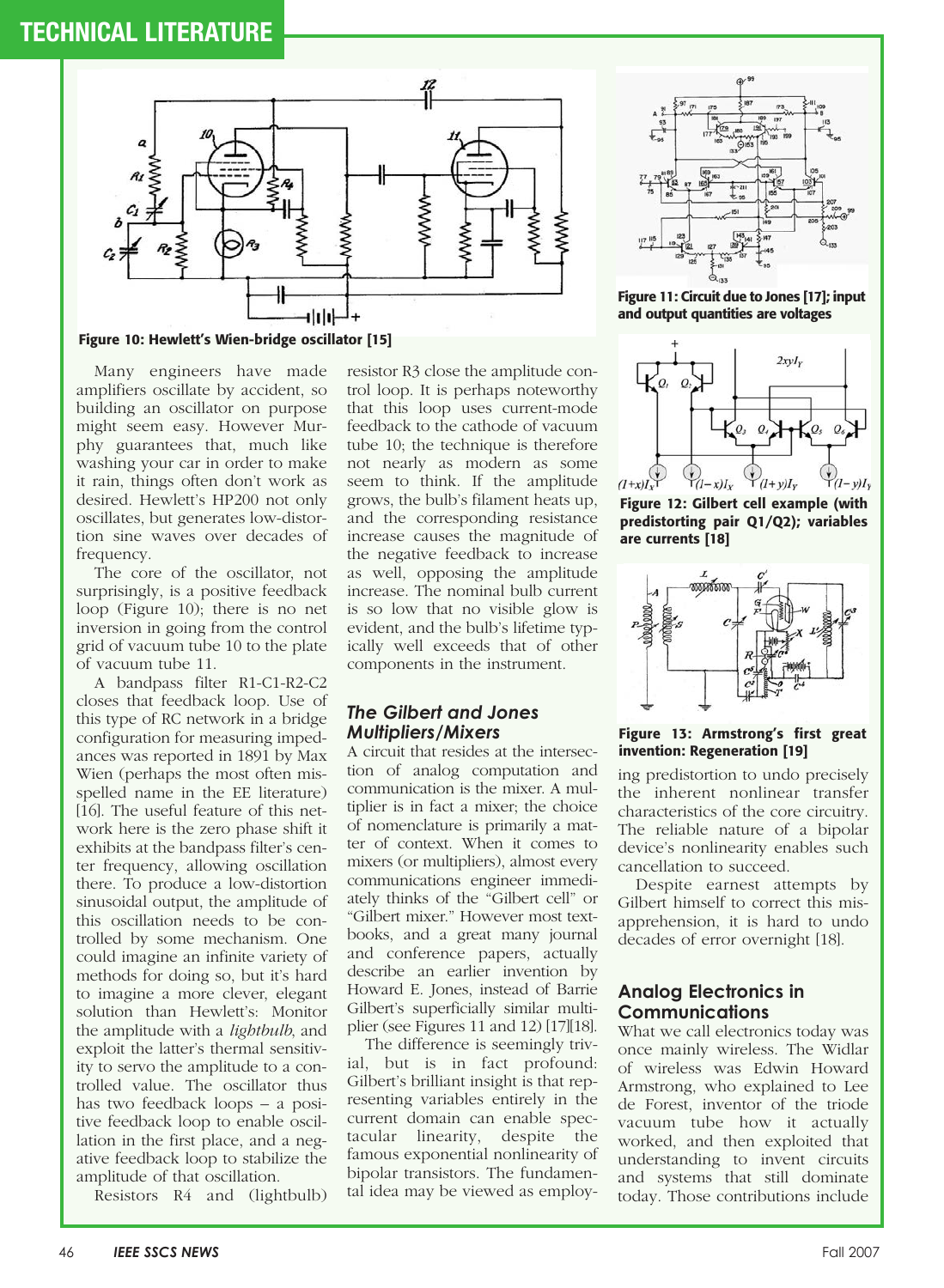the superheterodyne receiver (which popularized the mixer), and wideband FM. His first important discovery, however, was the boost in amplification provided by positive ("regenerative") feedback, using circuits such as shown in Figure 13 [19].

This circuit uses a transformer *T* to couple signals from the plate ("wing," *W*) back to the cathode (filament, *F*). As far as this feedback loop is concerned, the vacuum tube operates as a (non-inverting) common-grid amplifier, and so the connection constitutes a gain-boosting positive feedback amplifier.

Thanks to regeneration, the vacuum tube transformed from an expensive, erratic curiosity into the very basis for a new field – electronics. Early vacuum tubes struggled to evince voltage gains of five when used without feedback, but regeneration enabled arbitrary gains – even oscillation. For the first time, engineers had fully electronic high-gain amplifiers and compact oscillators at their disposal, allowing electrical engineering to move rapidly beyond its powerengineering origins. Positive feedback's importance is underscored by the difficulty of engineers to appreciate the value of negative feedback. The idea of throwing away precious gain seemed absurd to a generation of engineers who had enjoyed high gain for the first time. Paradigm shifts of that magnitude take time.

Armstrong's invention of the superheterodyne receiver in the closing days of the first World War is all the more remarkable for its overwhelming dominance even as it approaches its 90th year. Unprecedented ease of operation conferred by the single required tuning control, coupled with circuit improvements and cost reductions made possible by better vacuum tubes, made the superhet the dominant architecture by 1930. Generations of engineers have never known another.

#### *Modesty wins again*

Decades after Armstrong's invention of the superhet, and decades



**Figure 14: The "All-American Five"**

before the iPod, there was the "All-American Five." For about thirty years, this AM receiver was the most popular tabletop radio. The All-American's complement of five vacuum tubes kept costs low, while delivering satisfactory performance (Figure 14).

The first tube is a pentagrid converter, which acts as both local oscillator and mixer. In some sense, it may be viewed as an early integrated circuit. The local oscillator part of this circuit is an echo of Armstrong's original regenerative oscillator. The cathode current couples back to the first grid through transformer  $T_1$  whose tuned secondary controls the oscillation frequency and, therefore, the channel selected, as in all superhets. Simultaneous tuning of a simple bandpass filter at the RF input port aids image rejection. The tuning capacitors for both circuits are mechanically linked ("ganged") so that the consumer only has to turn one knob to change frequency.

Grid 2 is incrementally grounded, and acts as a Faraday shield to isolate the oscillator and RF circuits. The RF signal feeds grid 3, and nonlinear interaction within the tube performs the mixing action. Grids 4 and 5 are incrementally grounded, and remove the Miller effect and suppress secondary electron emission, respectively.

The output of the first stage is coupled through a doubly-resonant IF bandpass filter to a single IF amplifier, a 12BA6 (V2), operating at 455kHz. The 12BA6 is a pentode, and thus behaves much like a cascode, allowing one to use filters on both the input and output ports without worrying about detuning or instability from feedback.

Demodulation and audio amplification take place in V3, a 12AV6, which contains two diodes and a triode within one glass envelope. The diodes perform envelope detection, and the triode amplifies the demodulated audio. The demodulated output in turn feeds two destinations. One is the output power amplifier, V4. The other is an additional low-pass filter, the output of which is the average of the demodulated output. This signal is used to control automatically the gains of the front-end and IF amplifier as a function of received signal strength. The greater the demodulated output, the more negative the bias fed back to those stages, reducing their gain. This automatic gain control (AGC) or automatic volume control (AVC) thus reduces potentially jarring variations in output amplitude as one tunes across the dial.

V4 is a 50C5 beam-power tube used in a Class A audio power amplifier configuration. Trans-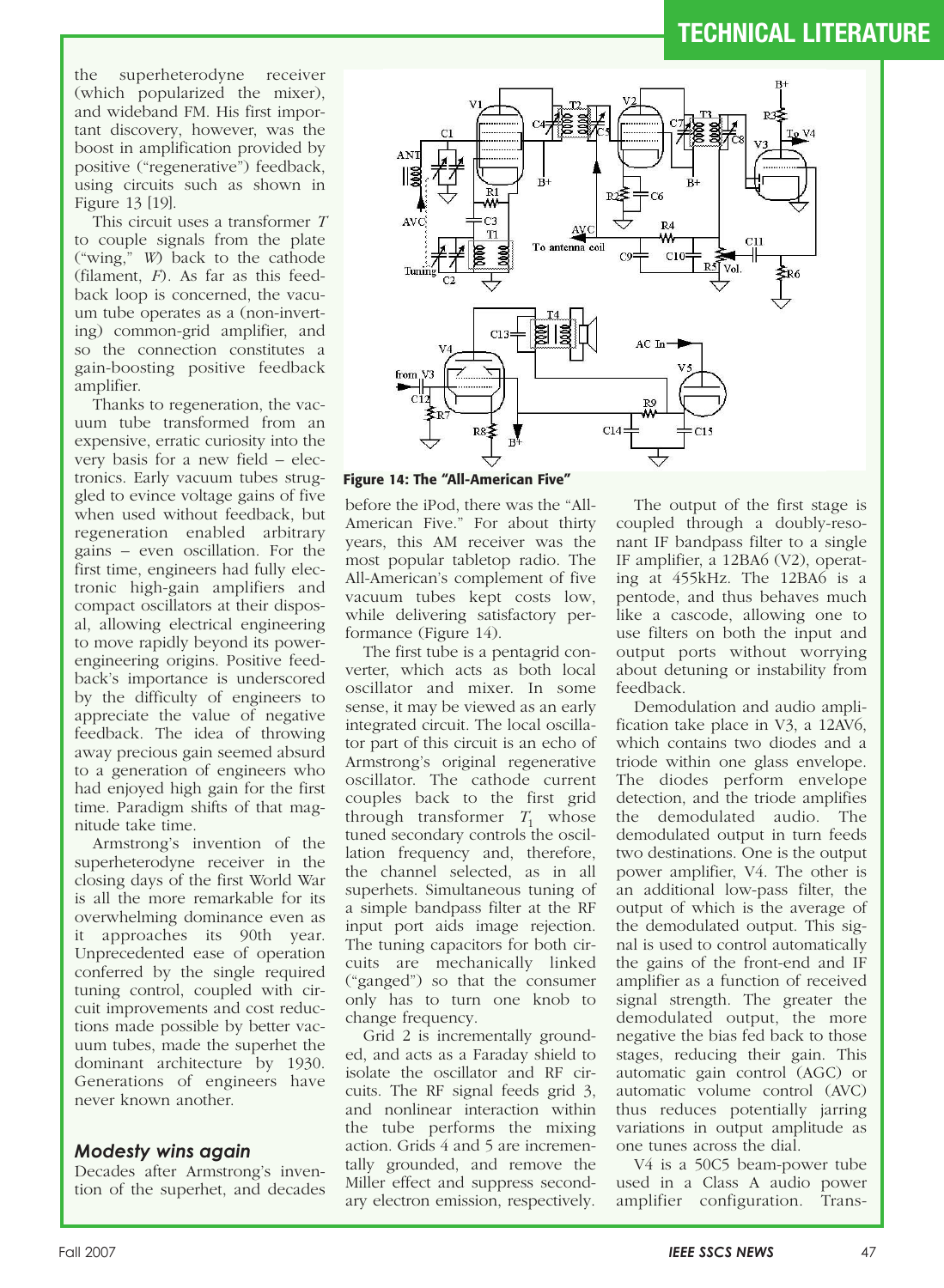former coupling provides the necessary impedance transformation to deliver roughly a watt of audio into the speaker.

A 35W4 (V5) power rectifier generates the B+ plate supply for the other tubes.

With minor variations, the All-American was widely copied, and clones could be found all over the world. Once it caught on, high manufacturing volumes drove down the cost of these five particular tube types, so anyone designing a new radio intended for a cost-sensitive application tended to use the same tubes, and thus used similar circuits. Variations among different versions are really quite slight (e.g., small resistor or capacitor value differences, absence or presence of cathode resistor bypass capacitors, etc.), and the basic schematic of Figure 14 suffices for most troubleshooting purposes.

### **Early Personal Audio: The Regency TR-1 Transistor Radio**

The first portable transistor radio became available in time for Christmas in 1954 and was the result of a conscious effort by a young Texas Instruments to create a mass market for transistors. Up to this time, the only commercial use for transistors had been in hearing aids. As the father of the project, Patrick Haggerty, later noted, the thinking was that "...a dramatic accomplishment by [us would] awaken potential users to the fact that...we were ready, willing, and able to supply [transistors]" [20]. TI arranged a deal with a small company called IDEA (Industrial Development Engineering Associates), whose Dick Koch modified TI's first-pass circuit (principally designed by Paul D. Davis and Roger Webster) to reduce cost and improve manufacturability. The task was challenging as no one had much expertise with transistors yet. To make a tough job even more difficult, the germanium transistors then available were quite poor by today's standards (f<sub>T</sub>'s of only a few MHz at best, and  $\hat{\beta}$ 's of 10-20), while their cost was high. Compounding those difficulties was the lack of off-the-shelf minia-



**Figure 15: Schematic of the Regency TR1 [20]**

ture components to complement the small transistors. It was quite a struggle to cram all of the circuitry into a case small enough to fit in a shirt pocket (indeed, early advertisements used a custom-made shirt with oversized pockets). In a first for consumer electronics, printed-circuit technology was chosen for the TR1 in order to facilitate interconnecting such densely packed circuit elements. The newness of the technology presented many daunting manufacturing challenges.

Calculations showed early on that no more than four transistors could be used or IDEA and its Regency division would not be able to make a profit at the targeted sale price of \$49.95. The four transistors accounted for about half of the cost of the materials. At a time when an All-American Five could be purchased for about \$15, it was difficult to imagine that there would be a significant market for such an expensive device. As it happened, demand outstripped production capacity for quite some time.

As seen in Figure 15, four transistors were enough. In this circuit, the first transistor, Q1, functions as an oscillator-mixer, just as the first tube does in an All-American Five. Transformer coupling between collector and emitter circuits provides the positive feedback necessary for oscillation.

The incoming RF signal is tuned using a mechanism called "absorption," developed by the German company Telefunken around World War I. In this technique, an LC tank coupled to the input circuit shorts out (absorbs) signals at all frequencies other than the resonant frequency of the tank. The RF signal can pass to the base of Q1 only when this shorting disappears, at the absorbing tank's resonant frequency (determined by C2). The inherent nonlinearity of the base-emitter diode provides the mixing action. Hence, in addition to the local oscillator signal, the collector current also has a component at the sum and difference heterodyne terms. The difference signal is then fed to the first IF amplifier, Q2, through an *LC* bandpass filter tuned to the IF of 262kHz. The unusually low IF allows the  $\text{low-}f_T$  transistors to provide useful amounts of gain, but exacerbates an already bad image rejection problem. The variable capacitor in the absorptive LC front-end tank is ganged with the LO variable capacitor. The degree of image rejection achieved here is best described as adequate.

The second IF amplifier, Q3, is connected in a manner essentially identical to Q2. The large C $\mu$  values (probably about 30-50 pF) are partially cancelled by positive feedback through *C*10 and *C*14 (a technique introduced in the 1920's as the Neutrodyne circuit).

A standard envelope detector performs demodulation, and then feeds a single stage of audio amplification. Transformers couple signals into the detector and out of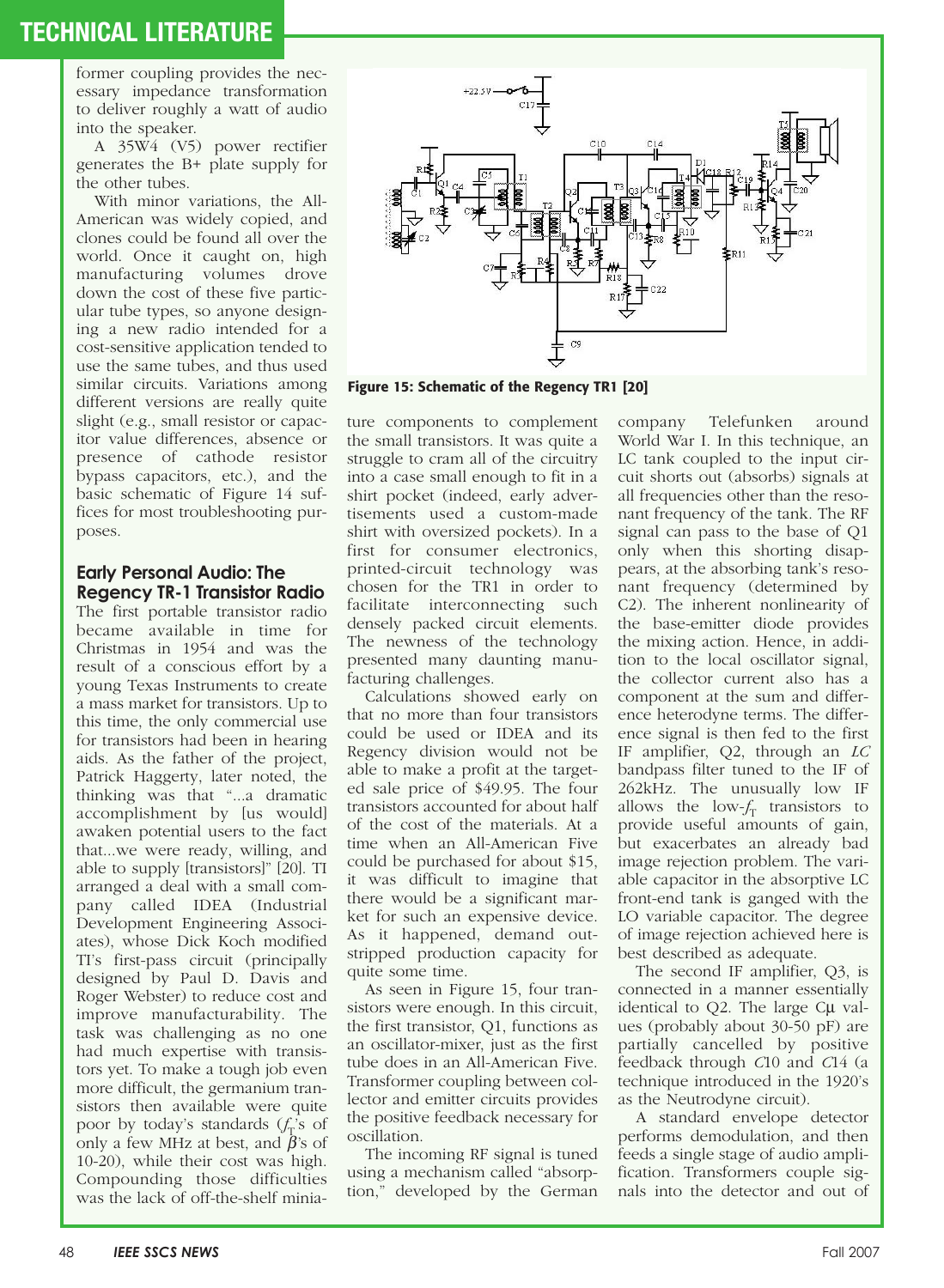the audio amplifier.

AGC action is provided in a familiar manner: the demodulated audio is further RC filtered (here by  $R_{11}$  and  $C_0$ ), and the resulting negative-polarity feedback signal controls the gain of the first IF stage by varying its bias.

The success of the TR-1 had important consequences beyond establishing TI as a leader in the semiconductor business. Of particular significance is that IBM quickly abandoned development of new vacuum tube computers, with Thomas Watson, Jr. reasoning that if transistors were mature enough for high-volume consumer gear, it was time to consider them for computers. As he later told the story, every time one of his subordinates expressed doubt about transistors, he'd give him a TR-1, and that usually settled the argument [21].

A young company called Sony introduced their own transistor radio, the TR55, soon after Regency's TR1 debuted. The company would soon dominate the consumer market for portable electronics.

#### **Sophisticated Low Tech: Three-Transistor Toy Walkie-Talkie**

Although vacuum-tube "toy" walkietalkies had appeared as hobby projects in the years following the second World War, they were too expensive for anyone to consider manufacturing them in volume as actual toys for children. The development of the transistor made such a toy a practical possibility. Jerry Norris, an engineer at Texas Instruments, was the first to act on this insight, and in so doing developed in 1962 the ancestor of all toy walkie-talkies [22]. This widely copied and ingenious circuit uses a single-transistor *superregenerative* amplifier/detector (yet another Armstrong invention), followed by two stages of audio amplification in receive mode (see Figure 16). When transmitting, the superregenerative stage becomes a stable crystal-controlled 27MHz oscillator, amplitudemodulated by an audio amplifier built out of the other two transistors. The speaker doubles as a micro-



**Figure 16: Jerry Norris' superregenerative CB walkie-talkie [22]**

phone in this mode.

Transistor Q1 does all the RF work in this circuit. In receive mode, Q1 is configured as a Colpitts oscillator with *unstable* bias. An incoming RF signal establishes an initial condition from which oscillations build up exponentially, providing remarkable sensitivity. The bias is arranged to cut off ("quench") the oscillations periodically at a rate high enough to sample the modulation at a super-Nyquist rate (this periodically quenched oscillation distinguishes superregeneration from regeneration). Thanks to ever-present nonlinearities, the transistor also amplifies the modulated RF signal asymmetrically. Hence, the collector current contains a component roughly proportional to the modulation itself. A low-pass filter consisting of  $C_0$ ,  $L_4$  and  $C_{10}$  removes the RF component, passing only the modulation to the two-transistor audio amplifier made of Q2 and Q3.

While Q1 acts as a selfquenched LC oscillator in the receive mode, a quartz crystal is used to control the frequency of oscillation during transmit. Resistor  $R_6$  is shorted out during transmit to prevent quenching.

The oscillator amplitude is roughly proportional to the collector supply voltage, so varying the supply voltage with an audio signal from Q2/Q3 amplitude-modulates the carrier. Although the dis-

tortion from this process hardly meets the standards of high fidelity audio, it is certainly adequate for voice communications, and most definitely adequate for a toy.

Because this simple circuit provides such large gain with so few transistors, it continues to dominate the toy walkie-talkie market, having been copied and modified countless times by manufacturers. The influence of Norris' circuit is evident from having traced over twenty superregenerative walkietalkie circuits over the years. In all of them, just one transistor does all of the RF work, with the remaining two (sometimes three) transistors serving as audio amplifiers. As with the All-American Five, variations among different manufacturers are relatively minor.

### **The world is analog**

Although it is perhaps a little ironic that the story of linear circuits itself seems to have been so nonlinear, a linear narrative would have been a distortion of history (beyond those already committed). As the world allegedly "goes digital," these histories help remind us that we live in an analog world, after all.

### **Analog epilogue: A bit more about Widlar**

Widlar essentially created the analog IC business, and so perhaps it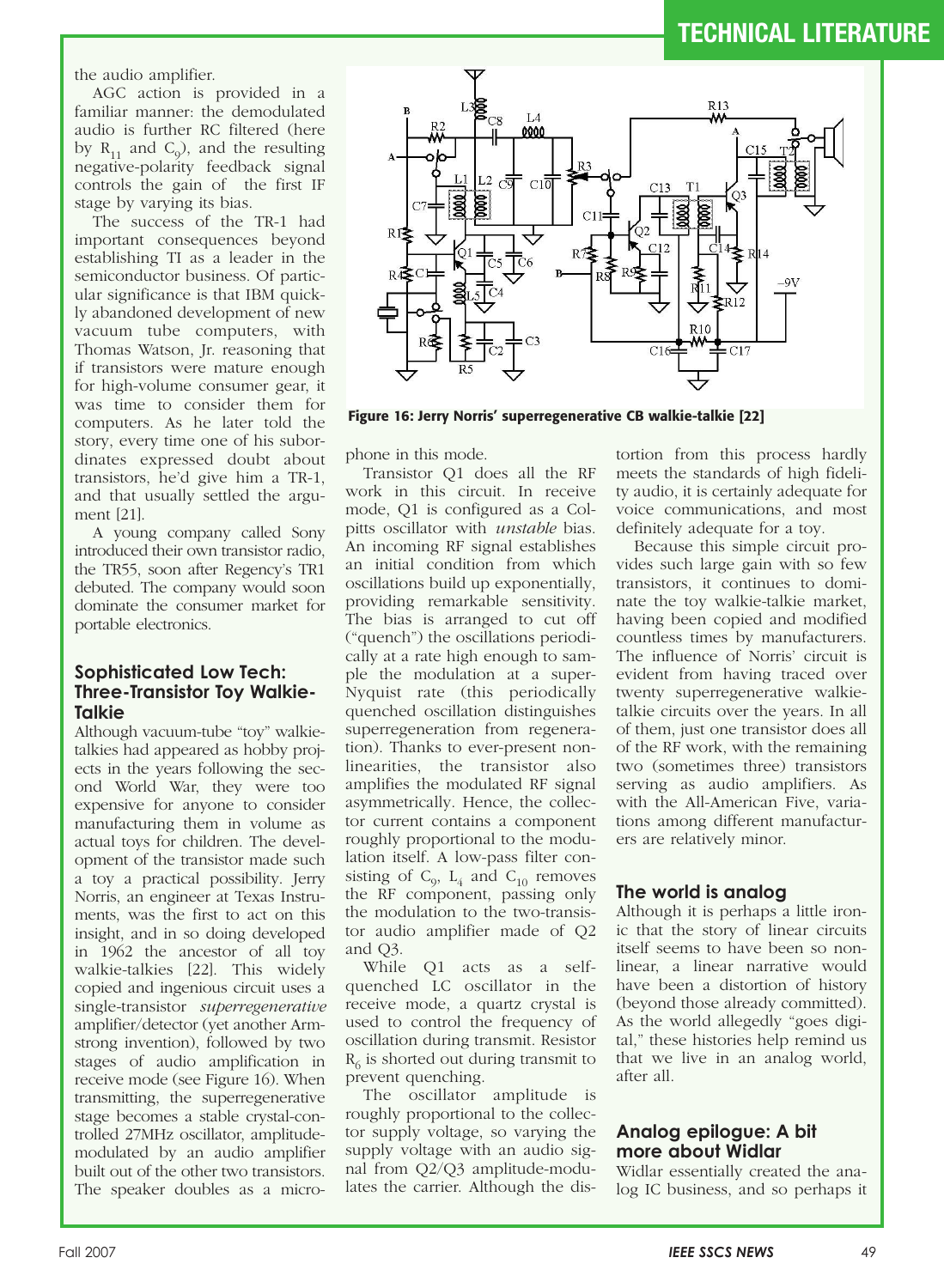is appropriate to say a little more about him in this sidebar.

The individualism evident in his circuit designs reflects his independent, idiosyncratic personality. While still at Fairchild, he acquired a reputation as a hard-working, hard-drinking prankster. By the time he'd joined National Semiconductor, his antics were well on their way to becoming legendary, as is evident from a sidebar accompanying an August 1968 article by him in *EEE* ("Bob Widlar of National Semiconductor speaks out on what makes a good IC").

He was famous for total immersion when working on a design. He could work nonstop into a state of such exhaustion that he found relief by driving his beloved '66 Mercedes 280SL convertible to the airport and purchasing a ticket for "the next flight out."

The mere fact of his having a gun collection might have made some of his colleagues a bit nervous; knowing that he used, for target practice, beer cans with the names of those not in his esteem probably unnerved the rest.

The reporter who interviewed him noted that Widlar's apartment was stocked only with scotch, beer and glasses. "His refrigerator is bare if you don't count the ice cubes." This comment only hinted at the magnitude of Widlar's ability to imbibe.

When National, along with the rest of the electronics industry, suffered during a recession a couple of years later, the groundskeeping staff was eliminated as part of a corporate cost-cutting plan. Widlar didn't like the unkempt look of the facilities as the weeds grew. His response was to drive with Bob Dobkin to someplace south of San Jose and purchase a sheep (some say it was a goat, but look at the photo in Figure 17 and decide for yourself). Upon returning to National, "someone" called a reporter at the San Jose Mercury News, and a photographer appeared soon after to document National's new lawn-mowing technology in action.

The groundskeeping staff was rehired soon afterwards.

Later that day, Widlar took the



**Figure 17: Bob Widlar (standing over a chip plot of the LM10); the infamous groundskeeping sheep (with a bemused National employee, Vickie Darst, looking on). Both photos courtesy of Bob Pease and the National Semiconductor Archives.** 

sheep with him to Marchetti's, a popular National watering hole in those days. He left it with the bartender. History does not record what the bartender did with the sheep.

Only a few years after joining National, Widlar's stock options had appreciated sufficiently (thanks in large part to his designs) that he "retired" from National Semiconductor at about 10:30 PST, 21 December 1970. Not long after, he drove his Mercedes down to Puerto Vallarta, Mexico, where he lived the rest of his life. He had celebrated his 33rd birthday just the month before.

After a brief period of time in which he worked with a fledgling Linear Technology (co-founded by Bob Dobkin of the sheep adventure), he returned to designing for National Semiconductor on a contract basis. During this time he designed an op-amp (the LM10) that delivered 741-like specifications while operating off of a single 1.2V supply. If that weren't impressive enough, he included a bandgap voltage reference (the reader will note that the nominal supply voltage does not exceed a bandgap voltage). He followed that achievement with the LM11, a bipolar op-amp with 25pA input bias current. His next design represented a leap from one power extreme to the other: The LM12 is an operational amplifier capable of 10-ampere output currents and 80W continuous dissipation (800W peak). Its integral protection is so comprehensive that considerable effort is required to destroy it.

After a life of extreme habits, he eventually adopted a healthier lifestyle, and began jogging regularly. On one of these jogs in early 1991, he suffered a fatal heart attack near his home in Puerto Vallarta. He was only 53 years old.

#### **Acknowledgments**

The author is indebted to Kent Lundberg of MIT Lincoln Laboratory; Joe Sousa, Bob Dobkin, and Jim Williams of Linear Technology; Barrie Gilbert and Paul Brokaw of Analog Devices; and Bob Pease and Dennis Monticelli of National Semiconductor for providing source material directly or indirectly for this article.

#### **References**

- [1] Peter Throckmorton, "The Road to Gelidonya," in The Sea Remembers: Shipwrecks and Archaeology from Homer's Greece to the Rediscovery of the Titanic, ed. Peter Throckmorton, Smithmark Publishers, New York, 1987, pp.14-16.
- [2] William Thomson, "Harmonic Analyzer," Proc. Roy. Soc.,